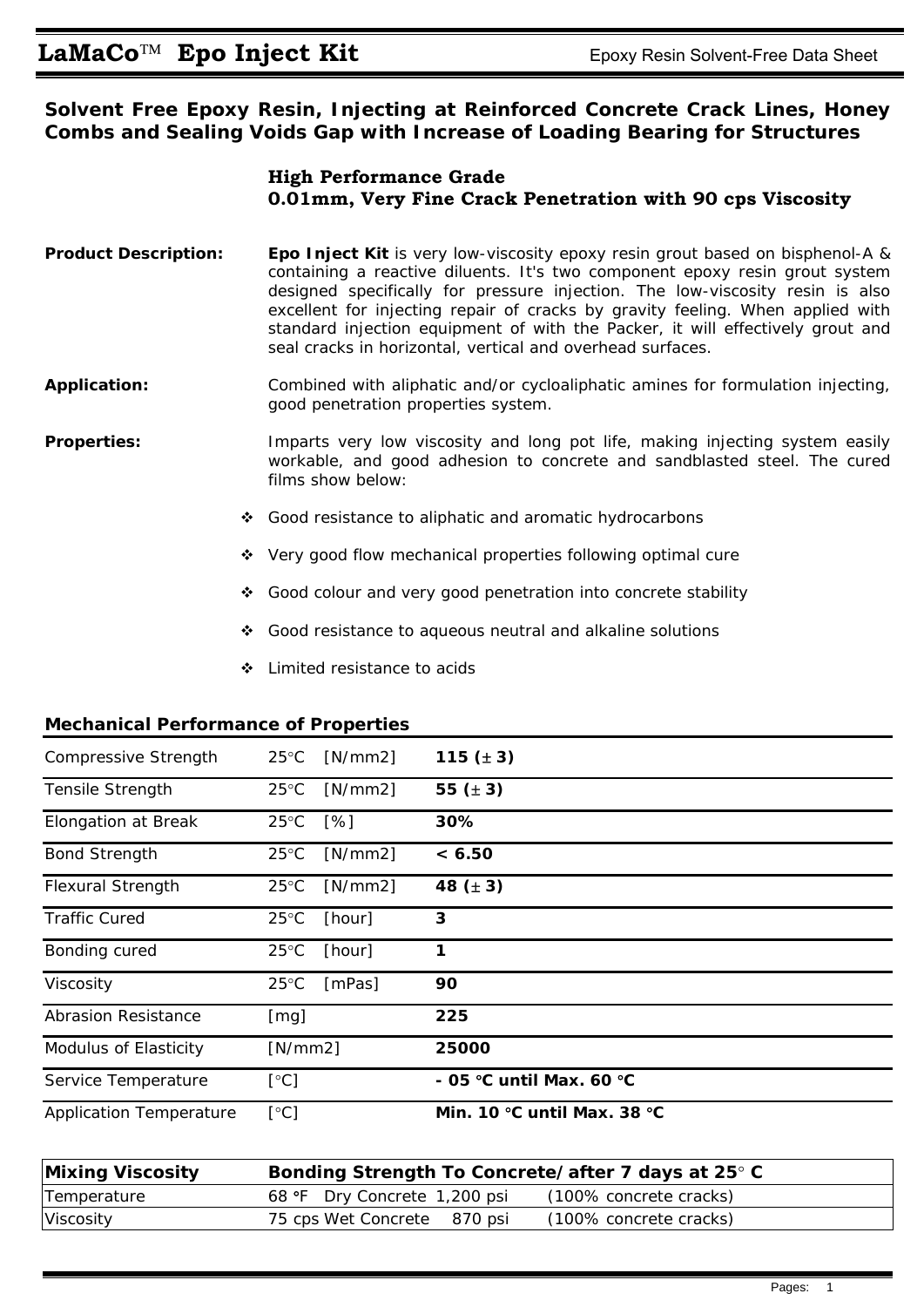| <b>Surface Preparation</b> |    |                                                                                                                                                                                                                                                                                                                        |
|----------------------------|----|------------------------------------------------------------------------------------------------------------------------------------------------------------------------------------------------------------------------------------------------------------------------------------------------------------------------|
|                            | 1. | Surface to be repaired or sealed must be clean and sound. Concrete<br>must be free of dust, laitence, sealers, grease and other bond inhibiting<br>contaminants.                                                                                                                                                       |
|                            | 2. | Drilling of cracks for injecting packer tool ports must be accomplished<br>with vacuum attached swivel drill chuck (no drilling necessary with<br>BISC System).                                                                                                                                                        |
|                            | 3. | Entry packer tools insert the ports for injecting should be approved<br>devices spaced at appropriate intervals to accomplish the full<br>penetration of the resin grout.                                                                                                                                              |
|                            | 4. | Can be using electrical high pressure air-less pump or hand pump to<br>fixing on injection hose pipe with packer connector by connected to<br>packer tool.                                                                                                                                                             |
| Mixing:                    |    | Supplied as two-component system. Mix materials with low speed drill<br>and paddle for approximately Two - Four $(2 - 4)$ minutes. Insure a<br>thorough mix. Never mix more material than can be used in thirty (30)<br>minutes. Do not apply Epoxy Inject Kit when ambient or surface<br>temperatures are below 50 °F |
| Pacing:                    |    | 3.60 kg pack                                                                                                                                                                                                                                                                                                           |
| Coverage:                  |    | 10.2 meter/pack/0.8 mm Crack lines                                                                                                                                                                                                                                                                                     |

## **Physical Properties of Epo Inject Kit**

| Key data of Resin                        |         | Specified key data                                             |     |     |     |    |                                                         |  |
|------------------------------------------|---------|----------------------------------------------------------------|-----|-----|-----|----|---------------------------------------------------------|--|
| Aspect (visual)                          |         | Liquid                                                         |     |     |     |    |                                                         |  |
| Colour (Gardner. ISO 4630)               |         | $\leq$ 3                                                       |     |     |     |    |                                                         |  |
| Epoxy Index (ISO 3001)                   |         | $6.2 - 6.5$ [eq/kg]                                            |     |     |     |    |                                                         |  |
| Epoxy equivalent (ISO 3001)              |         | $154 - 161$ [g/eq]                                             |     |     |     |    |                                                         |  |
| Viscosity at 25° C (ISO 9371B)           |         | $280 - 360$ [mPa s]                                            |     |     |     |    |                                                         |  |
| Density at $25^{\circ}$ C (ISO 1675)     |         | $1.10 - 1.15$ [g/cm3]                                          |     |     |     |    |                                                         |  |
| Flash point (ISO 2719)                   |         | $> 142$ [°C]                                                   |     |     |     |    |                                                         |  |
| As-supplied form                         |         | Liquid                                                         |     |     |     |    |                                                         |  |
| Odour                                    |         | Slight                                                         |     |     |     |    |                                                         |  |
| Shelf life (storage between $2 - 40$ °C) |         | Several years                                                  |     |     |     |    |                                                         |  |
| Hazardous decomposition products         |         | Carbon monoxide, carbon dioxide (when disposed of in fire) and |     |     |     |    |                                                         |  |
|                                          |         | other toxic gases & vapours                                    |     |     |     |    |                                                         |  |
| Disposal                                 |         | Regular procedures approved by Local authorities               |     |     |     |    |                                                         |  |
|                                          |         |                                                                |     |     |     |    |                                                         |  |
| Viscosity                                |         |                                                                |     |     |     |    | (ISO 9371B) of Resin Grout as a function of temperature |  |
| Temperature                              |         | [°C]                                                           | 10  | 25  | 30  | 40 |                                                         |  |
| Viscosity at 25° C                       |         | [mPas]                                                         | 850 | 250 | 120 | 60 |                                                         |  |
| <b>Mix Ratio Components</b>              |         | Parts by weight                                                |     |     |     |    |                                                         |  |
| Epoxy Inject Kit Resin                   |         | 100                                                            |     |     |     |    |                                                         |  |
| Epoxy Inject Kit Hardener                |         | 20                                                             |     |     |     |    |                                                         |  |
| Viscosity at 25° C                       | [mPa s] | 90                                                             |     |     |     |    |                                                         |  |
| Gel time                                 | [min]   | 80                                                             |     |     |     |    |                                                         |  |
| (Tecam, 100ml, 20° C, 65% RH)            |         |                                                                |     |     |     |    |                                                         |  |